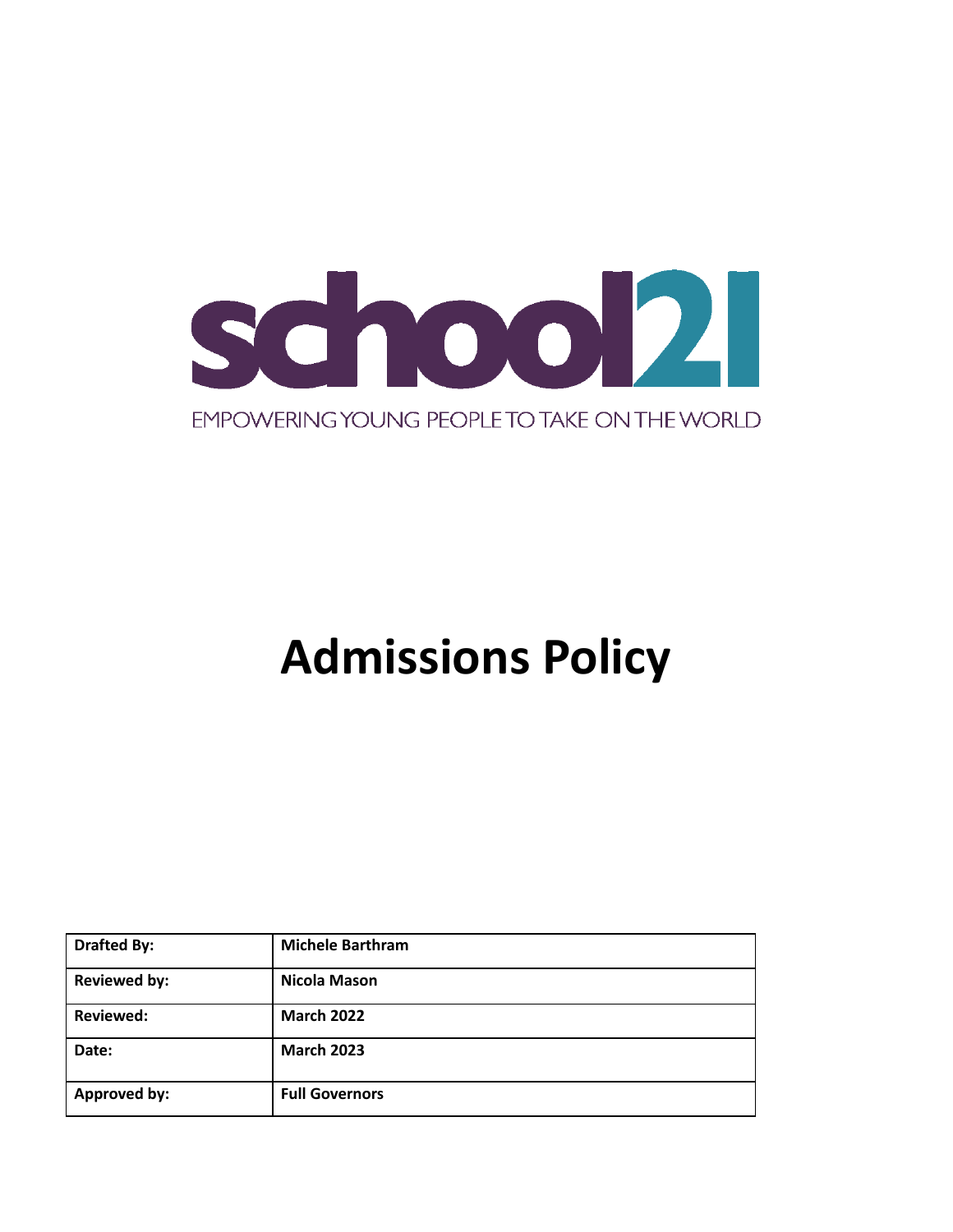# **1.Aims**

This policy aims to:

- Explain how to apply for a place at the school
- Set out the school's arrangements for allocating places to the pupils who apply
- Explain how to appeal against a decision not to offer your child a place

# **2. Legislation and statutory requirements**

This policy is based on the following advice from the Department for Education (DfE):

- [School Admissions Code](https://www.gov.uk/government/publications/school-admissions-code--2) 2021
- [School Admission Appeals Code](https://www.gov.uk/government/publications/school-admissions-appeals-code)

As an academy, the school is required by its funding agreement to comply with these codes, and with the law relating to admissions as set out in the School [Standards and Framework Act 1998.](http://www.legislation.gov.uk/ukpga/1998/31/contents)

# **3. Definitions**

The **normal admissions round** is the period during which parents can apply for state-funded school places at the school's normal point of entry, using the common application form provided by their home local authority.

**Looked after children** are children who, at the time of making an application to a school, are:

- In the care of a local authority, or
- Being provided with accommodation by a local authority in exercise of its social services functions

**Previously looked after children** are children who were looked after, but ceased to be so because they:

- Were adopted under the Adoption Act 1976 or the Adoption and Children Act 2002, or
- Became subject to a child arrangements order, or
- Became subject to a special guardianship order

This includes children who appear to have been in state care outside of England and have ceased to be in state care due to being adopted.

A child reaches **compulsory school age** on the prescribed day following his or her fifth birthday (or on his or her fifth birthday if it falls on a prescribed day). The prescribed days are 31 December, 31 March and 31 August.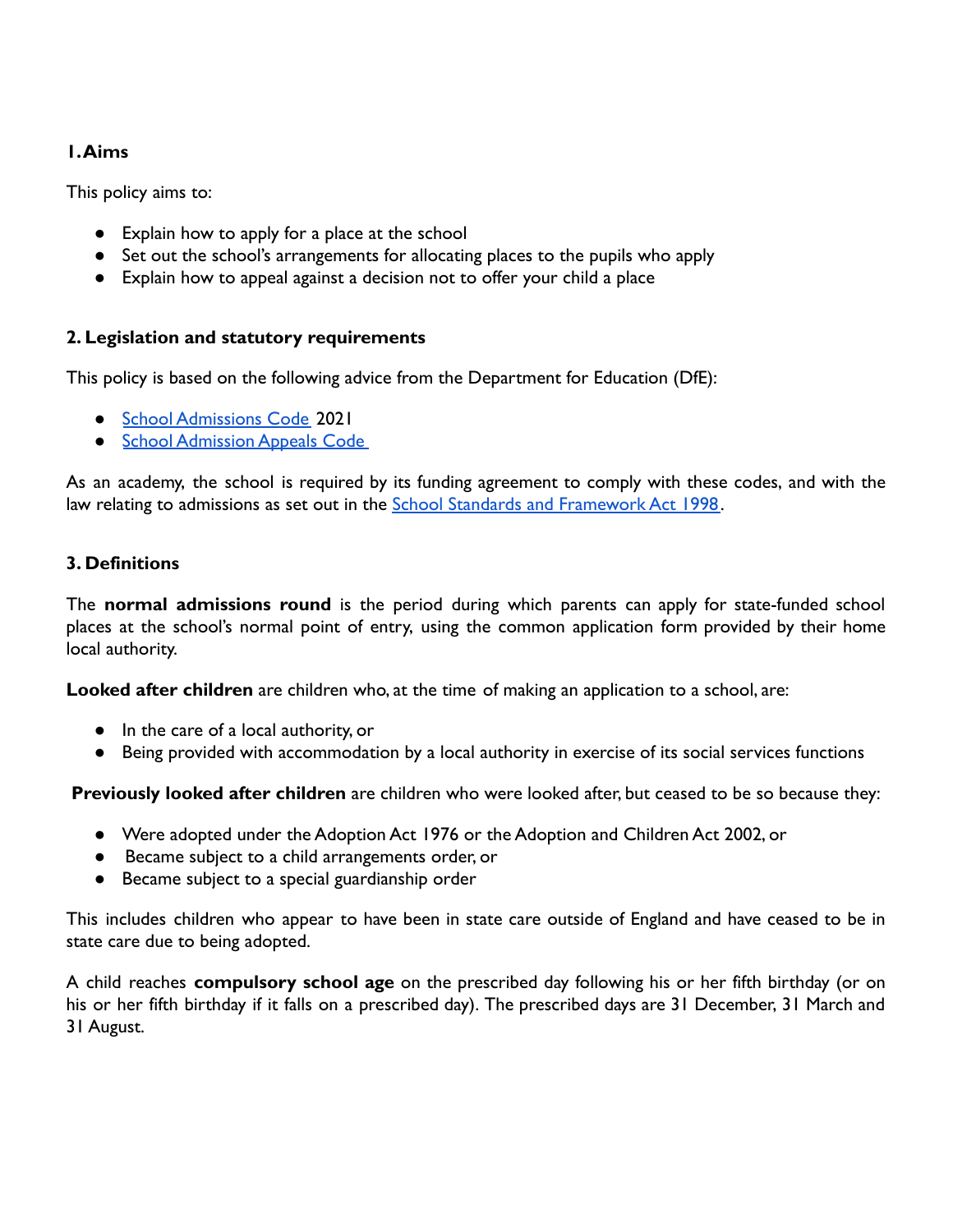## **4. How to apply**

For applications in the normal admissions round you should use the application form provided by your home local authority (regardless of which local authority the schools are in). You can use this form to express your preference for a minimum of 3 state-funded schools, in rank order.

You will receive an offer for a school place directly from your local authority.

Please note, pupils in Year 6 at School 21 will transfer automatically into Year 7.

## **5. Requests for admission outside the normal age group**

Parents are entitled to request a place for their child outside of their normal age group. The request must be made in writing and submitted to the Senior Leader: Pupil Support 4-18.

Decisions on requests for admission outside the normal age group will be made on the basis of the circumstances of each case and in the best interests of the child concerned. In accordance with the School Admissions Code, this will include taking account of:

- Parents' views
- Information about the child's academic, social and emotional development
- Where relevant, their medical history and the views of a medical professional
- Whether they have previously been educated out of their normal age group
- Whether they may naturally have fallen into a lower age group if it were not for being born prematurely
- The headteacher's views

Wherever possible, requests for admission outside a child's normal age group will be processed as part of the main admissions round. They will be considered on the basis of the admission arrangements laid out in this policy, including the oversubscription criteria listed in section 6. Applications will not be treated as a lower priority if parents have made a request for a child to be admitted outside the normal age group.

Parents will always be informed of the reasons for any decision on the year group a child should be admitted to. Parents do not have a right to appeal if they are offered a place at the school but it is not in their preferred age group.

## **6.Allocation of places**

6.1 Admission number

The school has an agreed admission number of 75 pupils for entry in all years, from Reception to Year 11

6.2 Oversubscription criteria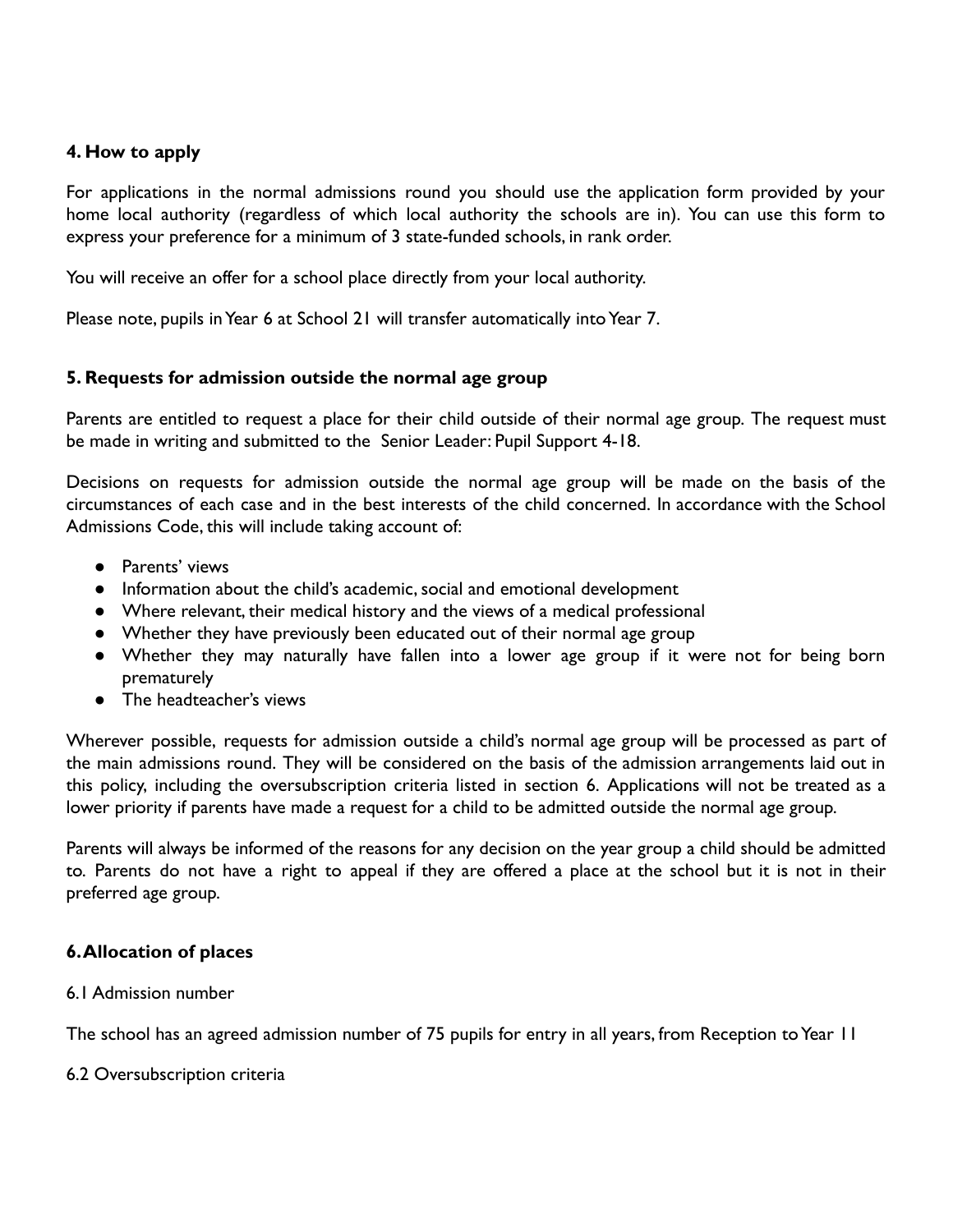All children whose education, health and care (EHC) plan names the school will be admitted before any other places are allocated.

If the school is not oversubscribed, all applicants will be offered a place.

In the event that the school receives more applications than the number of places it has available, places will be given to those children who meet any of the criteria set out below, in order until all places are filled.

- 1. Looked after children and children who were previously looked after, but immediately after being looked after became subject to adoption, child arrangements, or special guardianship order including those who appear to the London Borough of Newham to have been in state care outside of England and ceased to be in state care as a result of being adopted. .
- 2. Children who have been assessed by Newham Council's Special Educational Needs Service as requiring a particular named school to meet their educational needs and/or physical access. In addition, the child must be on the Special Educational Needs Code of Practice and be in receipt of 'high needs funding' and/or have physical access difficulties.
- 3. Children who have a sibling on roll and are reasonably expected to be on roll at the time of admission in the school.
- 4. Children whose parent/carer (with legal parental responsibility) are directly employed by the school.
- 5. Service children
- 6. All other children, whether or not they live in Newham.

## 6.3 Tie break

In the case of 2 or more applications that cannot be separated by the oversubscription criteria outlined above, the school will use the distance between the school and a child's home as a tie breaker to decide between applicants. Priority will be given to children who live closest to the school. Distance will be measured in a straight line from the child's home address to the school's front gates on Pitchford Street. A child's home address will be considered to be where he/she is resident for the majority of nights in a normal school week.

Where the distance between 2 children's homes and the school is the same, random allocation will be used to decide between them.This process will be independently verified.

#### 6.4 Children below compulsory school age

Where children below compulsory school age are offered a place at the school, they will be entitled to attend the school full time in the September following their fourth birthday.

Parent's may defer their child's entry to the school until later in the year but not beyond the point at which the child reaches compulsory school age, and not beyond the beginning of the final term of the school year the offer was made for.

Where the parents wish, children may attend part time until later in the school year but not beyond the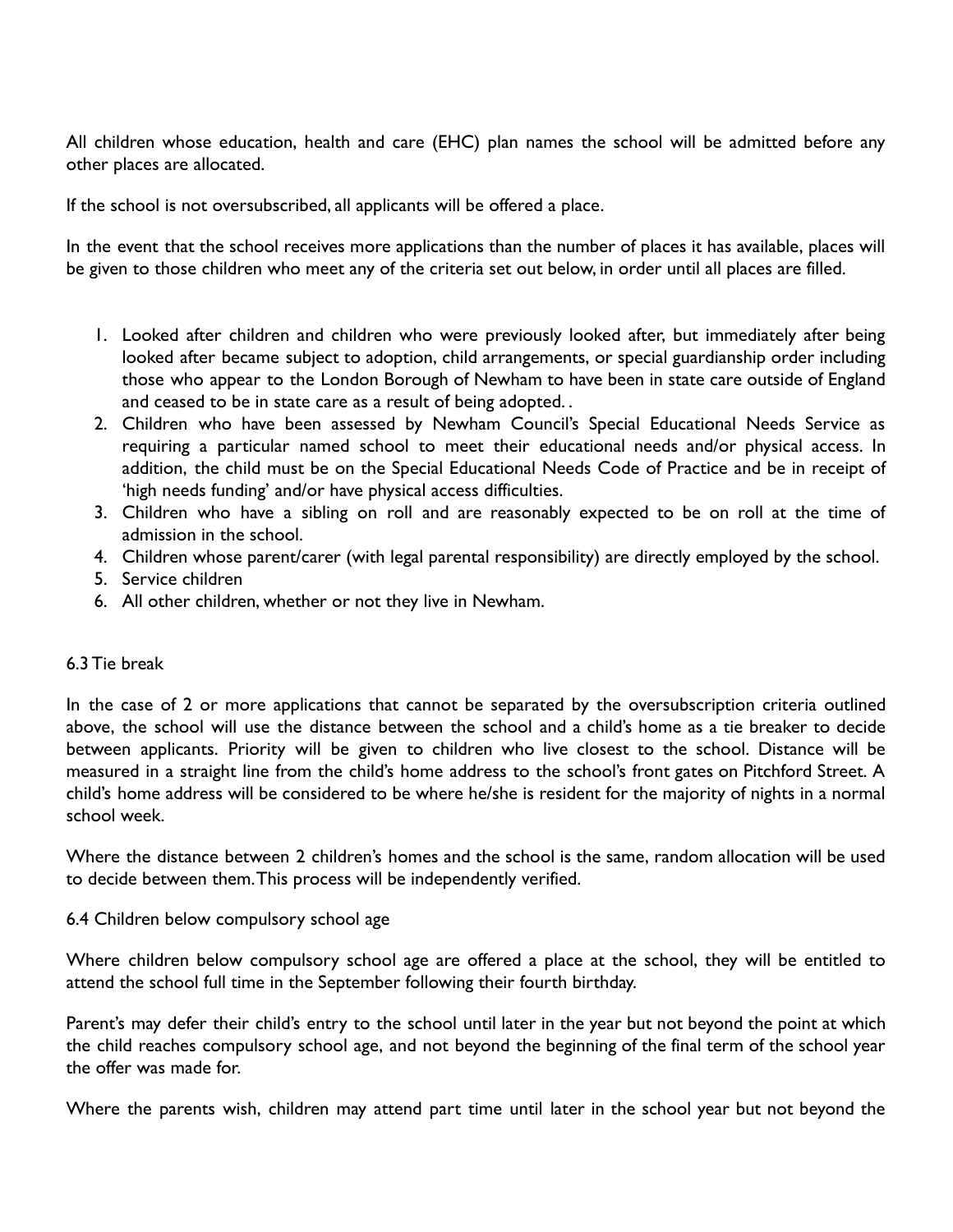point at which they reach compulsory school age.

#### 6.5 Challenging behaviour

We will not refuse to admit a child on behavioural grounds in the normal admissions round or at any point in the normal year of entry. We may refuse admission in certain circumstances where the specific criteria listed in the School Admissions Code (paragraph 3.8) apply i.e. where section 87 of the School Standards and Framework Act 1998 is engaged.

We may refuse admission for an in-year applicant for a year group that isn't the normal point of entry, only in such a case that we have good reason to believe the child may display challenging behavior that may adversely affect the provision we can offer. In this case, we will refer these students to the Fair Access Protocol. We will not refuse admission on these grounds to looked after children, previously looked after children and children with EHC plans listing the school.

#### 6.6 Fair access protocol

We participate in Newham's Fair Access Protocol. This helps ensure that all children, including all those that are unplaced and vulnerable, or having difficulty in securing a school place in-year, get access to a school place as quickly as possible.

## **7. In-year admissions**

You can apply for a place for your child at any time outside the normal admissions round. As is the case in the normal admissions round, all children whose statement of SEN or EHC plan names the school will be admitted.

Likewise, if there are spaces available in the year group you are applying for, your child will always be offered a place.

If there are no spaces available at the time of your application, your child's name will be added to a waiting list for the relevant year group. When a space becomes available it will be filled by one of the pupils on the waiting list in accordance with the oversubscription criteria listed in section 6.2 of this policy. Priority will not be given to children on the basis that they have been on the waiting list the longest.

Applications for in-year admissions should be made on the London Borough of Newham website.

## **8.Appeals**

If your child's application for a place at the school is unsuccessful, you will be informed why admission was refused and given information about the process for hearing appeals. Details of how to appeal are set down below:

[Guide to primary admission appeals](https://www.newham.gov.uk/downloads/file/306/primaryschoolappealsguidance)

[Guide to secondary admission appeals](https://www.newham.gov.uk/downloads/file/307/secondaryschoolappealsguidance)